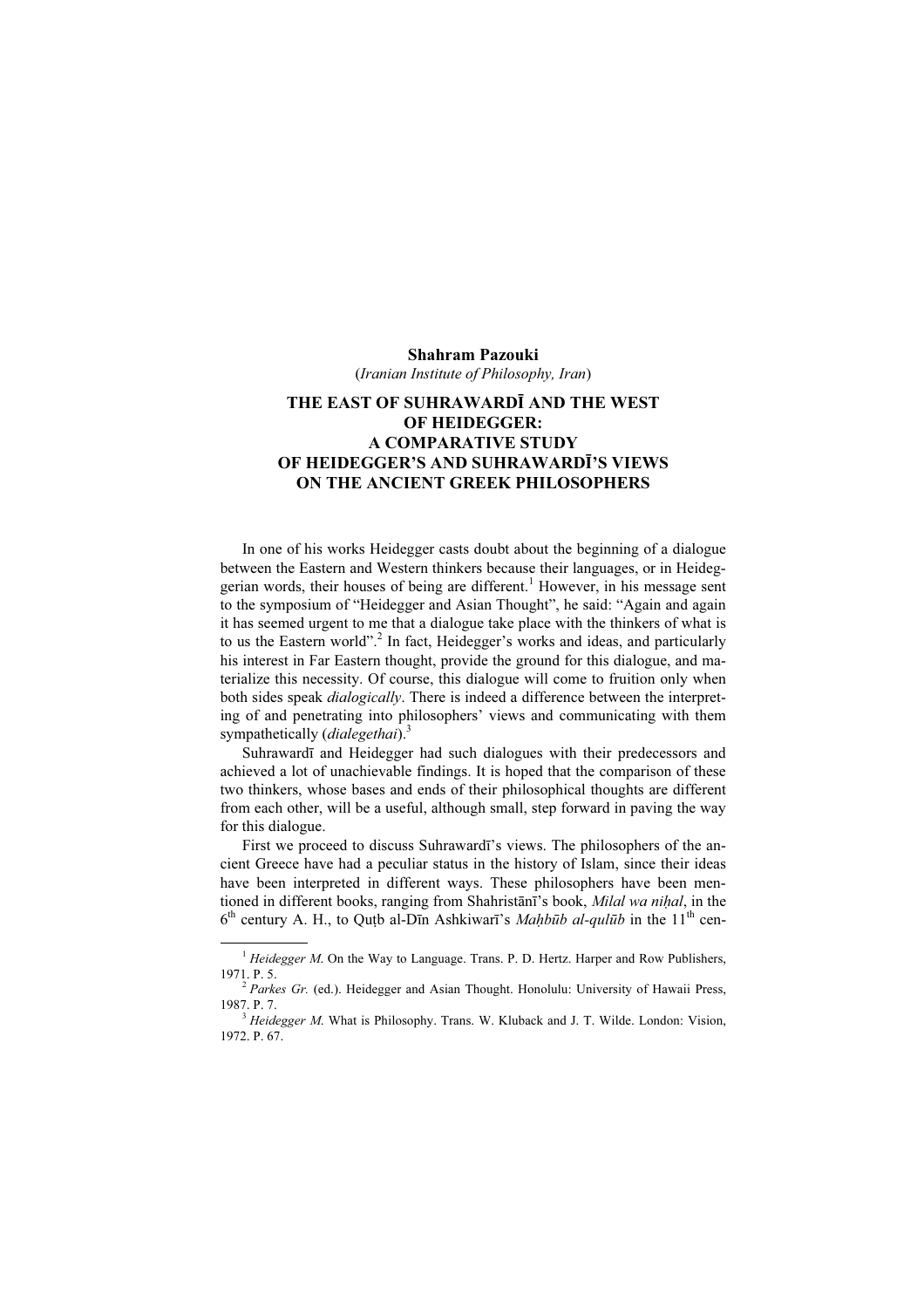tury, as if they had communication in some way with one of the prophets, and in Shahristānī's words, their philosophy had been adapted from the prophets' niche of prophecy (mishkāt al-nubuwwah). Undoubtedly, such an interpretation, which is against the generally accepted data of the science of history, appears incorrect. Phenomenologically speaking, however, it should be noted that they were concerned simply with philosophy irrespective of historical details. And since they believed that religion is related inextricably to philosophy, they were after a prophetic wisdom. In fact, philosophy lacking a relationship to prophethood was absurd to them. Hence, it has been said that, for example, "Thales of Miletus benefited from Torah's niche of prophecy",<sup>4</sup> or that "Empedocles lived at the time of Prophet David and got knowledge from him".<sup>5</sup>

On the contrary, Bīrūnī without trying to have dialogue with the ancient Greek philosophers calls their era — due to lack rational thinking — the ignorant period of Greece.<sup>6</sup>

Another view in this respect is that of the Muslim Peripatetic philosophers. They belittled the symbolic language of the early Greek philosophers and considered it worthless and irrational. That is why they did not pay attention to what the Greeks said.

The last view belongs to Suhrawardī and his followers, including the later Illuminationist (*Ishrāqī*) philosophers such as Mullā Şadrā.<sup>7</sup>

We will proceed to deal with Suhrawardī's ideas, in detail. Suhrawardī considers himself as an heir to a perennial and profound wisdom, that is, Illuminationist wisdom (hikmat al-ishrāq). He begins to comment on this philosophy favorably because, as Outb al-Dīn Shīrāzī, the famous commentator of *ishrāqī* philosophy, says, the meaning of real wisdom had been forgotten in the course of time.<sup>8</sup> By real wisdom, Suhrawardī means the one that God has granted to His people and that He has deprived the others of; a wisdom which is completely different from the common one among the scholars in his time. The common and official wisdom of that period was a false and inefficient one, causing people to deviate from the way of the Truth. The wisdom of the Peripatetics or the followers of the first teacher, Aristotle, shares the same feature for it enjoys incorrect principles and false problems. Suhrawardī's main claim for posing the Illuminationist philosophy is the revival of the real meaning of wisdom or Sophia, which,

 $^4$  Shahristānī. Kitāb al-Milal wa al-Nihal. Ed. Muhammad Badran. Cairo, 1364 A.H. Vol. 2. P. 68.  $\frac{5}{100}$  Ibid. P. 72.  $\frac{6}{100}$  Bīrūnī. Ta'rīkh al-Hind. Haydarābād, n.d. P. 18.

Mullā Sadrā, in a chapter on "the origination of the world", in his treatise  $F\bar{\iota}$  al-hudūth (Ṣadrā. Fī al-ḥudūth. Ed. S.H. Mūsawiyan. Tehran: SIPRIn, 2000. P. 152–241) deals with the ancient Greek thinkers; however, his discussion has been exactly adapted from Suhrawardī's works, of course, without including his allusions to the East.<br><sup>8</sup> *Outb al-Dīn Shīrāzī*. Sharḥ Ḥikmat al-Ishrāq al-Suhrawardī. Ed. A. Nūrānī and M. Mo-

haghegh. Tehran, 2001. P. 3-5.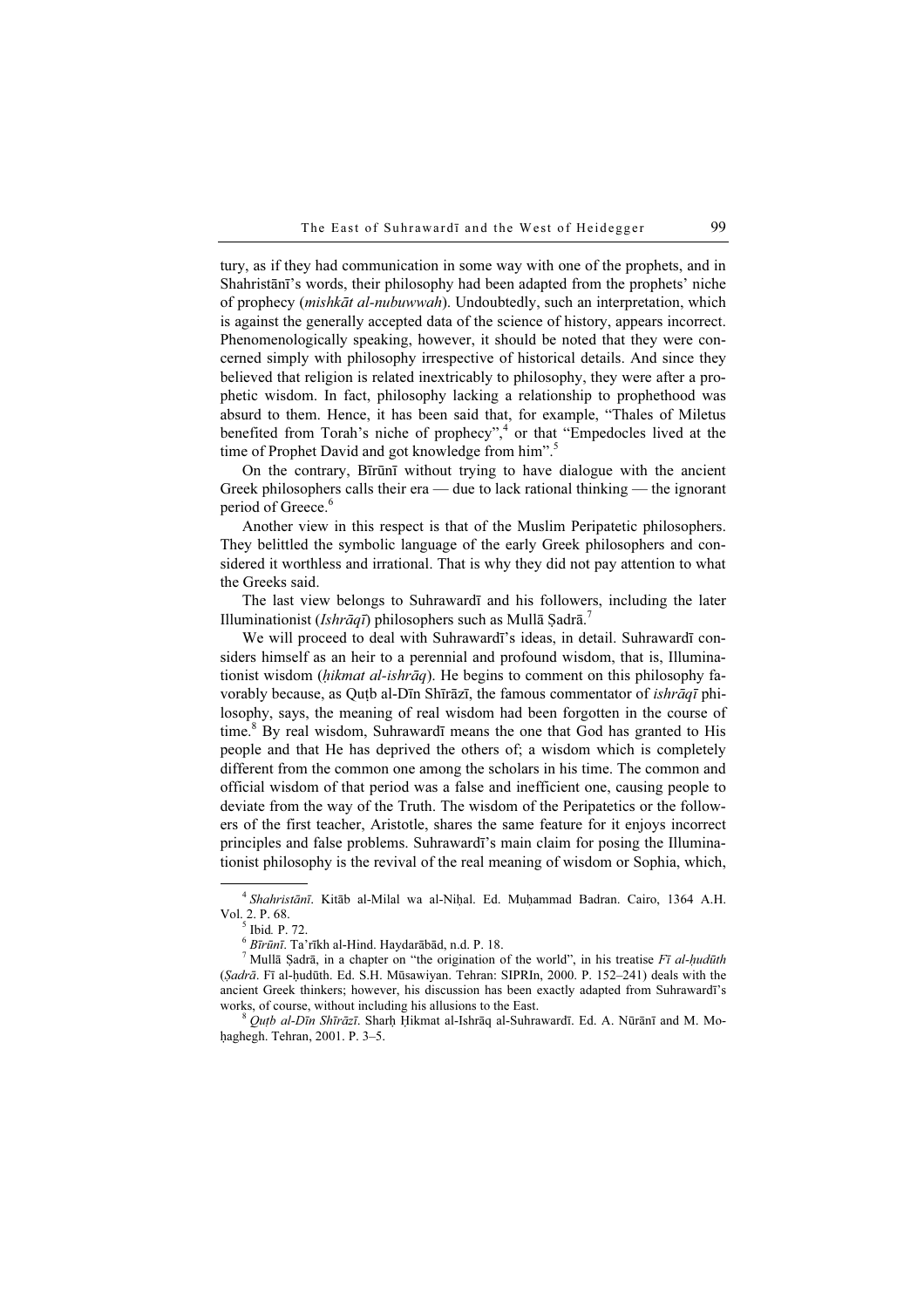in his view, is an intuitive wisdom, based on spiritual wayfaring, but which has been replaced by the Peripatetic philosophy for the time being.<sup>9</sup>

Suhrawardī considers this period as the worst and the most destitute period, as there is no mystical unveiling; and all the paths of contemplation are blocked. At this time, some people who are ambitious call themselves philosophers and mislead the seekers of wisdom. Accordingly, in response to the question of who a real philosopher is, Suhrawardī divides philosophers into eight groups.<sup>10</sup> This classification is made in terms of the degree of a philosopher's involvement in gnosis ('irfān) and mystical wisdom on the one hand and in philosophical thought and reasoning on the other. Suhrawardī considers a philosopher a perfect man and a vicegerent *(khalīfa)* of God if he gets involved in both intuitive mystical knowledge and rational thinking.

In this way, Suhrawardī tried to trace the fountain of wisdom which he believes is a profound and God-given one that existed all the times, i.e. philosophia perennis, and since it is a luminous wisdom, it can be attained in the East, i.e., where the sun rises. However, Suhrawardī is not referring to the geographical East; rather, he means the true East which is the place of the illumination and radiation of the light of the Truth. Thus the wisdom rising from there is Illuminationist one (ishrāqī). Nevertheless, the question is: "Where is the East?" This is Suhrawardī's main problem. In his quest for the East, Shaykh Ishrāq Suhrawardī goes to the ancient Greece, and from there, to the ancient Iran. In his eyes, these places comprise the Eastern side of the Truth, i.e., the place where the Truth's light rises. He was mainly concerned with the ancient Greece and Iran. Regarding the ancient Iran, he briefly says that, in that period, there existed a branch of the perennial Sophia. From among the Iranian sages living in the time of Zoroaster onwards, he points to sages such as Jamasf and Buzurjmihr as the carriers of this wisdom. The Oriental philosophy of the ancient Iran, as we will see, has continued its life in the Islamic world in Islamic Mysticism (Sufism), and among great Sufi Shaykhs, whom Suhrawardī calls Divine philosophers. Unlike the Peripatetics, he pays more attention to the pre-Aristotelian philosophers. In his view, the philosophy of the ancient Greece is intuitive  $(dhawq\vec{\tau})$  and Oriental which has come to its end with Plato, and which has been degenerated in Aristotle. Therefore, in contrast to Fārābī and Ibn Sīnā, Suhrawardī believes that Aristotle represents the decline of Greek philosophy rather than its perfection.

Suhrawardī considers himself the heir of Plato and his predecessors, i.e., the early Greek philosophers. He maintains that his way is the way of real wisdom, with Plato as its master. It is also the way of the sages living before Plato, including the father of philosophers, Hermes, as well as the prominent figures and pil-

 $9$  Suhrawardī Sh. Y. Hikmat al-ishrāq // Corbin H. (ed.). Collected Works of Suhrawardī. Vol. 2. Tehran, 1977. P. 10.<br><sup>10</sup> Ibid. P. 11–12.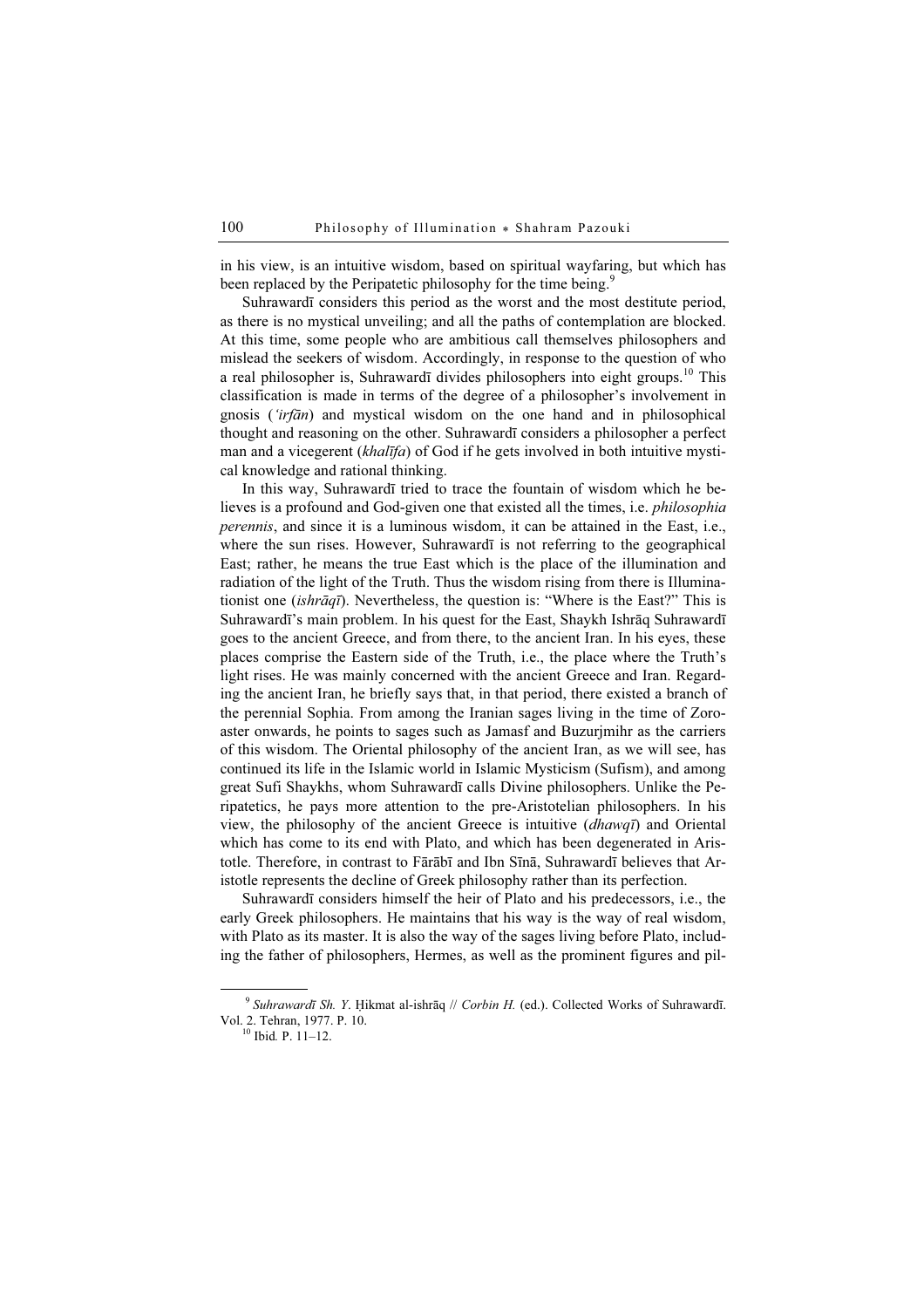lars of philosophy, Empedocles and Pythagoras.<sup>11</sup> Like most historians of philosophy In Islam, Suhrawardī considers some ancient Greek philosophers as prophets or as people benefiting from the prophets' niche. Since he does not place Aristotle at this high position, while respecting him, he does not believe it right to appreciate Aristotle so much so that other Greek philosophers are downgraded in comparison to him.

Suhrawardī believes that the reason for the ancient Greek philosophers' being ignored is that their words are symbolic; therefore, "what others claim to have rejected in relation to their ideas only pertain to the outward aspect of their words rather than to their deep and hidden meanings and no one can reject symbols."<sup>12</sup> It was this very attention to language that persuaded Suhrawardī to enter a dialogue with the early Greek thinkers, and discover their hidden messages amidst their words.

The language of ancient Greek philosophers, which was symbolic and represented their state of insight and illumination, turned into Aristotle's language of discourse and reasoning. From then onwards, the decline of Greek philosophy began and its dawn turned into dusk. Thus the Aristotelian philosophy, which entered the world of Islam and was continued by Muslim Peripatetics, was Occidental in Suhrawardī's words. However, though the Oriental philosophy of ancient Greece did not continue in the Occidental philosophy of Fārābī and Ibn Sīnā, in the Islamic world, it was revived and renewed in Islamic Mysticism (Sufism). Suhrawardī argues that the elders of Sufism have travelled "the path of the people of wisdom and reached the fountain of Light." $13$ 

After this brief review of Suhrawardī's ideas, it is the time to touch upon Heidegger's ideas. He treads a different path in his study of the early Greek thought. Perhaps no thinker in our time has ever attached as much importance to ancient Greek philosophy as Heidegger. Nor has anyone tried to find a way into ancient Greek philosophers' ideas through entering a dialogue with them in the same way that he has. As Heidegger himself asserts concerning the Anaximander Fragment: "We cannot demonstrate the adequacy of the translation by scholarly means . . . Scholarly proof will not carry us far enough. We can only reflect on the translation by thinking through the saying. But thinking is the poetizing of the truth of Being in the historic dialogue between thinkers."<sup>14</sup> Heidegger's contemporaries, like those of Suhrawardī, usually evaluate the philosophy of the ancient Greece on the basis of Aristotelian interpretation and argumentation, and maintain that, since this philosophy is still a raw and irrational school of thought,

<sup>&</sup>lt;sup>11</sup> Ibid. P. 10.<br><sup>12</sup> Suhrawardī. Talwīḥāt // Corbin H. (ed.). Collected Works of Suhrawardī. Vol. 1. Tehran, 1976. P. 113.

<sup>&</sup>lt;sup>13</sup> Ibid.<br><sup>14</sup> Heidegger M. The Anaximander Fragment // idem. Early Greek Thinking. Translated by D.F. Krell. P. 57.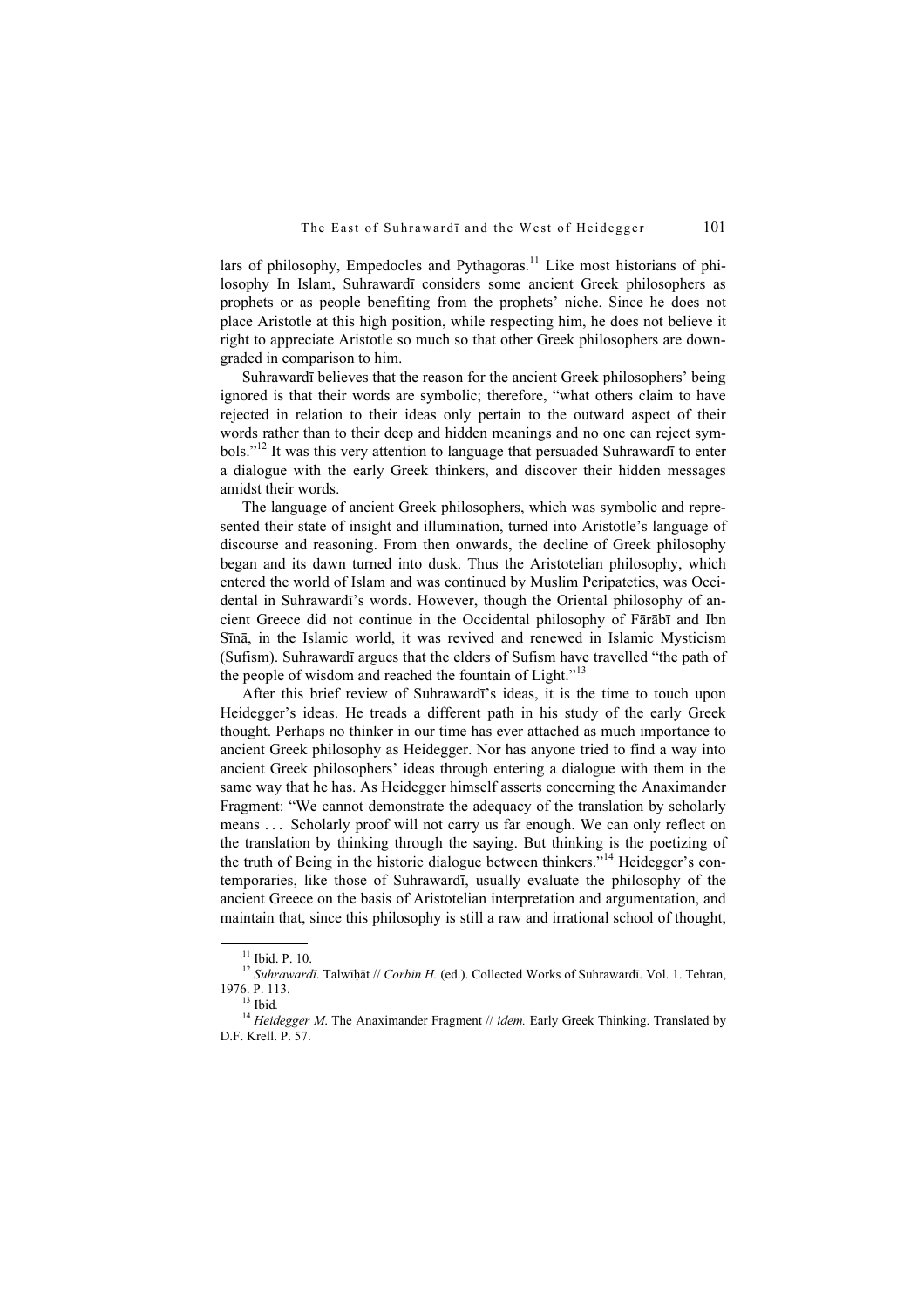it is of a primitive nature. The same thing happened in the Latin period, too. According to Heidegger, in this way and on the basis of this interpretation, "the Greeks become essentially a higher type of Hottentots, whom modern science has left far behind."<sup>15</sup>

But the question is: "Why does he appreciate the early Greek era so much?" If we pay more attention to history, we see that the great thinkers are sensitive to their time. Obviously, Heidegger, too, is a great suffering thinker of the end of the modern era, a critical period that, as Heidegger himself in line with the German poet Hölderlin admits, is a destitute time. He declares that this era is coming to an end in the following way: "Western history has now begun to enter into the completion of that period which we call the modern."<sup>16</sup> It is a period in which Being has completely lost its meaning and nihilism which has turned into the inevitable destiny of the West, has cast its shadow all over the world from there. Heidegger talks about the darkness of the world at the end of this era. He speaks of the period of "the night of the world" as the time of hardships and distress, and maintains that "at this night's midnight, the destitution of the time is greatest."<sup>17</sup> The thinkers' most important task at this time is to understand this distress. In fact, the most distressful feature of this period is failing to understand such hardships.

Heidegger's attention to the period of the ancient Greece is rooted in this point. If the sun of Being has set, and if the period of darkness has started and is dominating the entire world, one might ask: "Where did this dusk start from"? Where is West? In fact, the darkness dominating the modern era tempted Heidegger to seek for the place of sunset ("das Abendland", meaning West) and the cause of this dusk. On his way, he reaches the ancient Greece where the West started. Therefore, Heidegger's interest in Greek philosophy, in his own words, is not due to his wishing to portray a picture of the ancient Greece as one of the periods of humankinds' history. Nor is it due to his personal interest in the Greek people or his ambition for advancing academic studies of them. His most important, indeed single purpose for having dialogue with the Greek philosophers in their own language, as he says, is finding the source of a thought determining the destiny of the West. It is because of his belief in such *Geschick* ("fate") that the Greek people became Greek in the historical sense of the word (Geschichtlich).

When talking of the East and the West, Suhrawardī does not have the geographical sense of these words in mind; likewise, Heidegger notes that by Greek, he is not referring to a specific people or nation. For the latter, being Greek

<sup>&</sup>lt;sup>15</sup> Heidegger M. An Introduction to Metaphysics. Trans. Ralph Manheim. New Haven: Yale UP, 1987. P. 15.

 $16$  Heidegger M. Nietzsche. Trans. F. A. Capuzzi. Vol. 4. New York: Harper and Row, 1982. P. 28.<br><sup>17</sup> Heidegger M. What are Poets for // idem. Poetry, Language, Thought. Trans. Albert

Hofstadter. New York: Harper and Row, 1971. P. 93.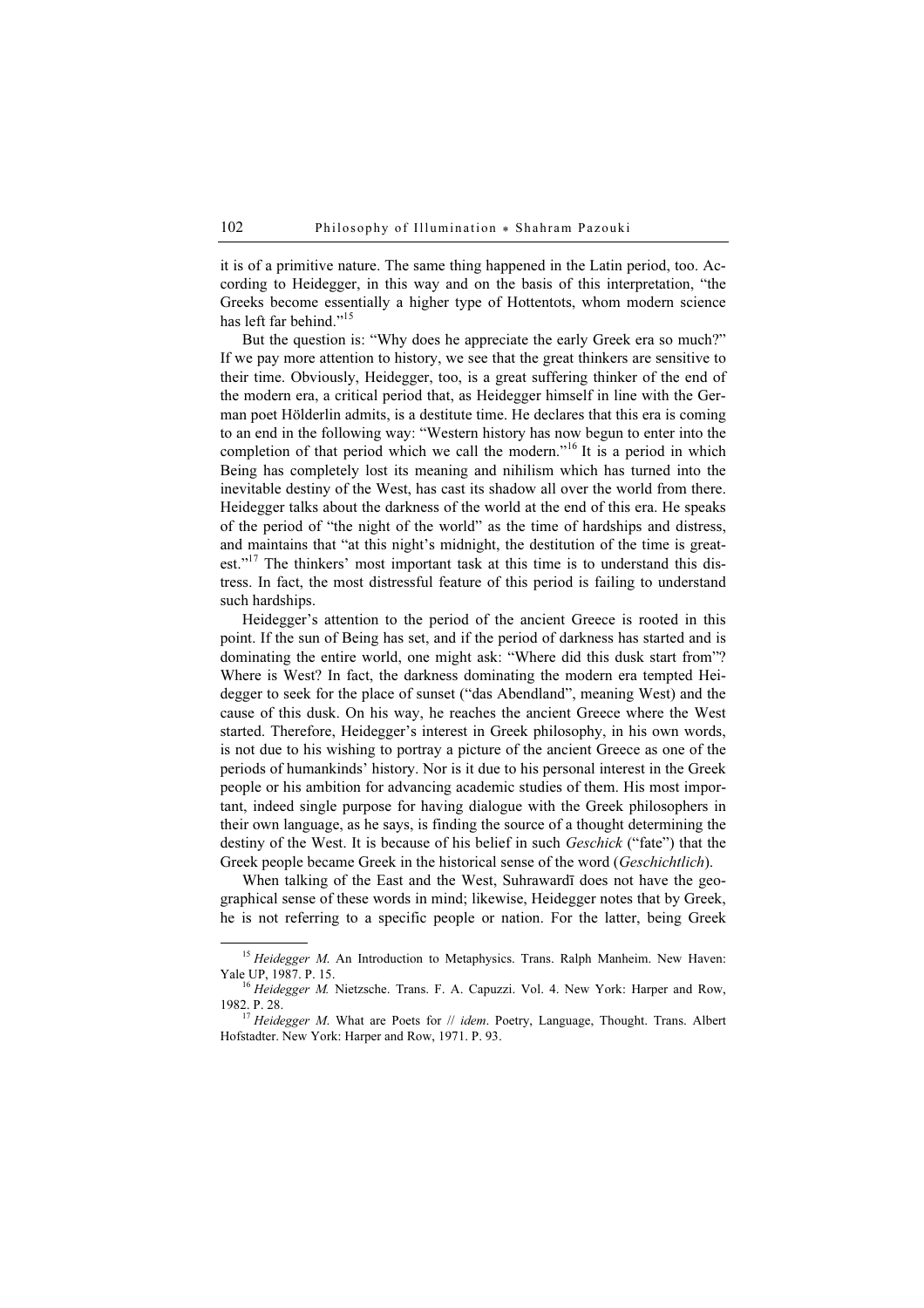means the beginning of a fate in history in which man and Being have obtained a new meaning.

The modern era is in fact the expansion and realization of the same thought beginning at the end of the Greek era. Here, Heidegger makes a distinction between the early and late Greece, and maintains that the early Greek philosophy did not turn the West into the West due to what it was at the beginning; rather, it exerted its influence through what it became at the end. In other words, this trend of thought changed the history of the West only when it turned into philosophy and, as a result, dominated the Western world. This was specifically done through translating Greek works into Latin, which Heidegger considers "the first stage in the process by which we cut ourselves off and alienated ourselves from the original essence of Greek philosophy."<sup>18</sup> At that time, the dialogue with Greek philosophy was ended all through Western philosophy. Accordingly, in Heidegger's view, "all Western history since is in a manifold sense Roman and never Greek<sup>"19</sup>

Philosophy in this sense is essentially Western because, in the sense intended by Heidegger, it is Greek. He views the early Greek thought as being based on Logos and mythos, and thus being non-philosophical. Early Greek thinkers such as Heraclites and Parmenides were not philosophers; they were rather higher than philosophers, since they were still speaking in harmony with Logos. They were so close to Being (sein) that they conceived of man (Dasein) as the place (Da) of the disclosure of Being (sein). Truth, knowledge and language, thought and art were also understood in such a horizon of proximity with Being. The advent of Greek Sophism paved the way for the emergence of philosophy. The first philosophers who trod this path were Socrates and Plato. According to Heidegger, the change of the definition of the Truth in Plato's thought caused a change in Greek thinking. This change has continued to exert its influence throughout the history of philosophy until the modern era. For example, with Plato, the thoughts concerning the Being of beings turned into a philosophical thought, and the first distinctions between Being and beings, and man and Being came to the fore.

On the other hand, a discursive thinking of Being was born. It should be noted that Heidegger mostly interprets Plato in Aristotelian sense. Greek philosophy came to its peak of grandeur with these two great philosophers. They founded a kind of thinking which was pretty far from the reality of Greek thinking at a time which Heidegger calls the great period of Greece. It was philosophy standing at a distance from Logos and moving in the direction of logic and demonstrative thought.

<sup>&</sup>lt;sup>18</sup> Heidegger. An Introduction to Metaphysics. P. 13.<br><sup>19</sup> Heidegger M. The Metaphysics as History of Being // idem. The End of Philosophy. Trans. Joan Stambaugh. New York: Harper and Row, 1973. P. 13.